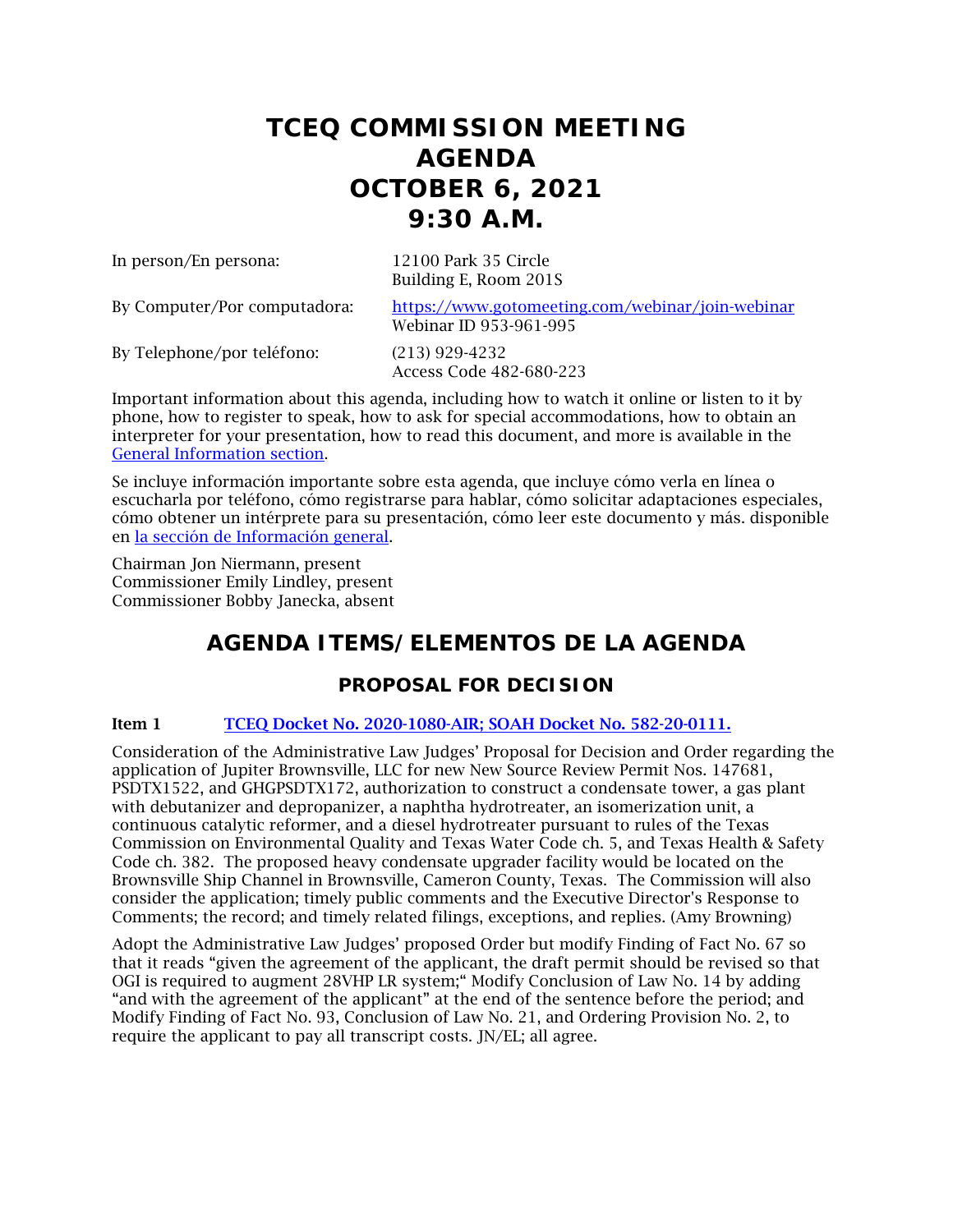# **HEARING REQUESTS/REQUESTS FOR RECONSIDERATION**

### Item 2 [Docket No. 2021-1002-MWD](http://www.tceq.texas.gov/assets/public/comm_exec/agendas/comm/backup/Agendas/2021/10-06-2021/astra.pdf)

Consideration of the application by Astra Investments I, LLC, and Sandfield Limited Partnership, for a new wastewater permit, proposed Texas Pollutant Discharge Elimination System (TPDES) Permit No. WQ0015901001, to authorize the discharge of treated domestic wastewater with a daily average flow not to exceed 800,000 gallons per day. The wastewater treatment facility will be located approximately 1,267 feet northwest of the intersection of Farm-to-Market Road 156 and T L Ranch Road, in Denton County, Texas 76259. The Commission will also consider requests for hearing or reconsideration, related responses and replies, public comment, and the Executive Director's Response to Comments. (Abdur Rahim, Stefanie Skogen)

Grant the hearing requests of Justin Alexander Gallo and Emily Gallo; Deny all other hearing requests; Refer the application to SOAH for a contested case hearing on the following issues; 1) Whether the draft permit is protective of groundwater and nearby water wells in the area; 2) Whether the draft permit is protective of the health of the requesters and their family; Refer the matter to the Commission's Alternative Dispute Resolution Program to run concurrently with SOAH's scheduling process; and Set the hearing duration of 180 days from the date of the preliminary hearing until the Proposal for Decision is issued. EL/JN; all agree.

### Item 3 [Docket No. 2021-0999-MWD](http://www.tceq.texas.gov/assets/public/comm_exec/agendas/comm/backup/Agendas/2021/10-06-2021/liberty.pdf)

Consideration of the application by City of Liberty Hill, for a renewal of TPDES Permit No. WQ0014477001, which authorizes the discharge of treated domestic wastewater at an annual average flow not to exceed 4,000,000 gallons per day. The facility is located approximately 8,800 feet southeast of the intersection of U.S. Highway 29 and U.S. Highway 183, in Williamson County, Texas 78641. The Commission will also consider requests for hearing or reconsideration, related responses and replies, public comment, and the Executive Director's response to comments. (J. Alfonso Martinez, III, Bobby Salehi)

Grant the hearing requests of Sharon Cassady, Terry Ira Cassady, Stephanie Morris, Daniel Morris, and Jeff Wiles; Refer the hearing requests of Jon and Carolyn Ahrens, David and Louise Bunnell, Gerald and Susan Harkins, Carrol Holley, Jessica Jensen, LaWann Tull, and Mark Tummons to SOAH for a affectedness determination; Deny all remaining hearing requests and requests for reconsideration; Refer the matter to SOAH for a contested case hearing on the following issues: a) Whether the draft permit is protective of water quality, groundwater, and uses of the receiving waters of the South Fork San Gabriel River in accordance with the Texas Surface Water Quality Standards, including recreational use and with consideration of the maximum volume of the proposed discharge; b) Whether the draft permit includes adequate provisions to protect the health of the requesters and their families and aquatic and terrestrial wildlife; c) Whether the draft permit adequately addresses nuisance conditions, including odor, in accordance with 30 Texas Administrative Code § 309.13(e); d) Whether the draft permit includes appropriate provisions to protect against excessive growth of algae and comply with the aesthetic parameters and requirements of 30 Texas Administrative Code Chapter 307.4, including aquatic nutrient limitations; e) Whether the draft permit should be denied or altered based on the applicant's compliance history; f) Whether the draft permit should be denied or altered in consideration of the need for the facility in accordance with Texas Water Code Chapter 26.0282, Consideration of Need and Regional Treatment Options; g) Whether the draft permit complies with applicable antidegradation requirements; h) Whether the draft permit requires adequate licensing requirements for the operator of the facility and adequate requirements regarding operator supervision; i) Whether the draft permit includes adequate provisions to protect the requesters' use and enjoyment of their property; and j) Whether the draft permit includes sufficient monitoring and reporting requirements, including necessary operational requirements; and Specify the maximum duration of the hearing is 180 days from the preliminary hearing to the issuance of the Proposal for Decision. EL/JN; all agree.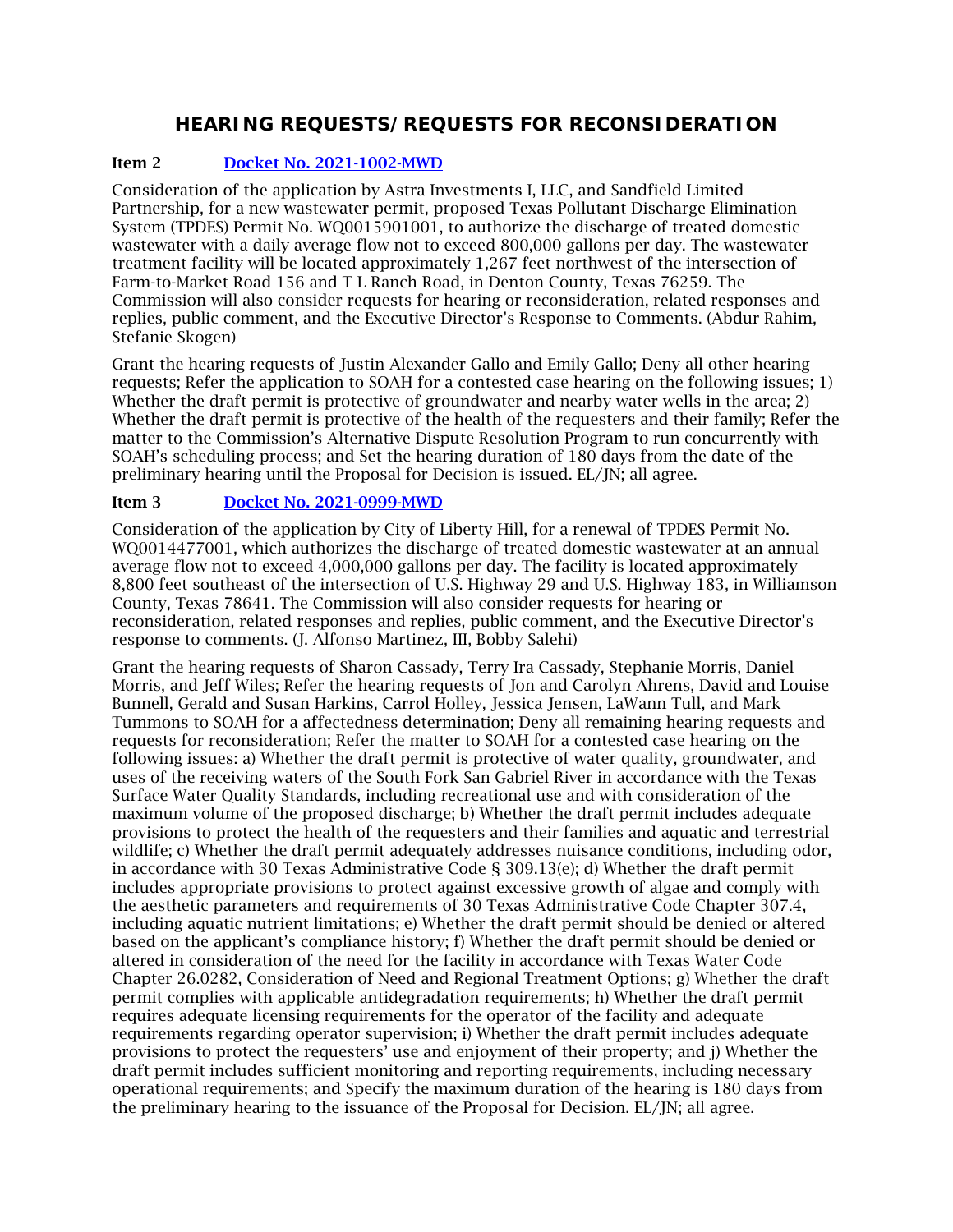#### Item 4 [Docket No. 2021-1000-MSW](http://www.tceq.texas.gov/assets/public/comm_exec/agendas/comm/backup/Agendas/2021/10-06-2021/diamond.pdf)

Consideration of the application by Diamond Back Recycling and Sanitary Landfill, LP, for a new Type I MSW landfill, Permit No. 2404, with separate Type I and Type IV units. The landfill is proposed to accept and dispose of solid waste from and incidental to municipal, community, commercial, institutional, recreational, and industrial activities, including garbage, putrescible wastes, rubbish, ashes, brush, street cleanings, dead animals, abandoned automobiles, construction-demolition waste, yard waste, non-hazardous industrial solid waste, and some special waste. The Diamond Back Solid Waste Facility and Recycling Center is proposed to be located at 2301 South FM 866, Odessa, Ector County, Texas 79763. The Commission will also consider requests for hearing or reconsideration, related responses and replies, public comment, and the Executive Director's Response to Comments. (Chandra Yadav, Anthony Tatu)

Grant the hearing requests of Knox Real Property Development, LLC, Jason Harrington, Moss Dean Ranch, Betty Moss Dean, and C.A. and Betty Moss Dean FLP filed pursuant to Texas Water Code Chapter 5 and Texas Health and Safety Code Chapter 361; Deny the remaining requests for hearing and requests for reconsideration filed pursuant to the Texas Water Code Chapter 5 and Texas Health and Safety Code Chapter 361; Find that Knox Real Property Development, LLC's request for a takings hearing is premature, as there has been no final decision by the Commission on whether to issue a permit to Diamond Back; Refer the matter to the Commission's Alternative Dispute Resolution Program concurrently with the SOAH preliminary hearing scheduling process; Refer the application to SOAH for a contested case hearing on the following issues: a) Whether the applicant has demonstrated a sufficient property interest as required by TCEQ rules; b) Whether the application includes a sufficient odor control plan; c) Whether the application includes a sufficient landfill gas management plan; d) Whether the applicant has sufficiently demonstrated evidence of competency, as required by TCEQ rules; e) Whether the proposed facility is a compatible land use; f) Whether the roads used to access the facility site are available and adequate; g) Whether the proposed design and operation of the landfill liner meets all applicable requirements; h) Whether the proposed design and operation of the landfill cover meets all applicable requirements; i) Whether the applicant has adequately addressed potential seismic impact zones at the proposed facility; j) Whether the applicant has provided an adequate wetland delineation and adequately addressed potential impacts of the proposed facility on wetlands; k) Whether the applicant has provided an adequate delineation of relevant floodplains and floodways and adequately addressed potential impacts of the proposed facility on floodplains and floodways; l) Whether the applicant has demonstrated that the design and operation of the facility includes sufficient measures for erosion control and prevention; m) Whether the applicant has provided a sufficient surface water drainage report; n) Whether the applicant has adequately addressed endangered and threatened species, as required by TCEQ rules; o) Whether the application adequately delineates and addresses easements; p) Whether the applicant has proposed adequate waste screening measures; q) Whether the applicant has demonstrated that the landfill is protective of groundwater;  $r$ ) Whether the applicant has provided an adequate Site Operating Plan; and s) Whether the application and draft permit have adequately addressed the oil and gas and water well provisions in 30 Texas Administrative Code § 330.61(l); and Set a hearing duration of 180 days from the date of the preliminary hearing until the Proposal for Decision is issued. JN/EL; all agree.

### **TOTAL MAXIMUM DAILY LOAD MATTER**

### Item 5 [Docket No. 2021-0634-TML.](http://www.tceq.texas.gov/assets/public/comm_exec/agendas/comm/backup/Agendas/2021/10-06-2021/0634TML.pdf)

Consideration for approval to publish and solicit public comment on Two Draft Total Maximum Daily Loads for Indicator Bacteria in Sandy Creek and Wolf Creek, of the Neches River Basin, in Jasper and Tyler Counties. (Kerry Niemann, Stefanie Skogen) (Project No. 2021-023-TML-NR)

Continued to the October 20, 2021 Agenda. JN/EL; all agree.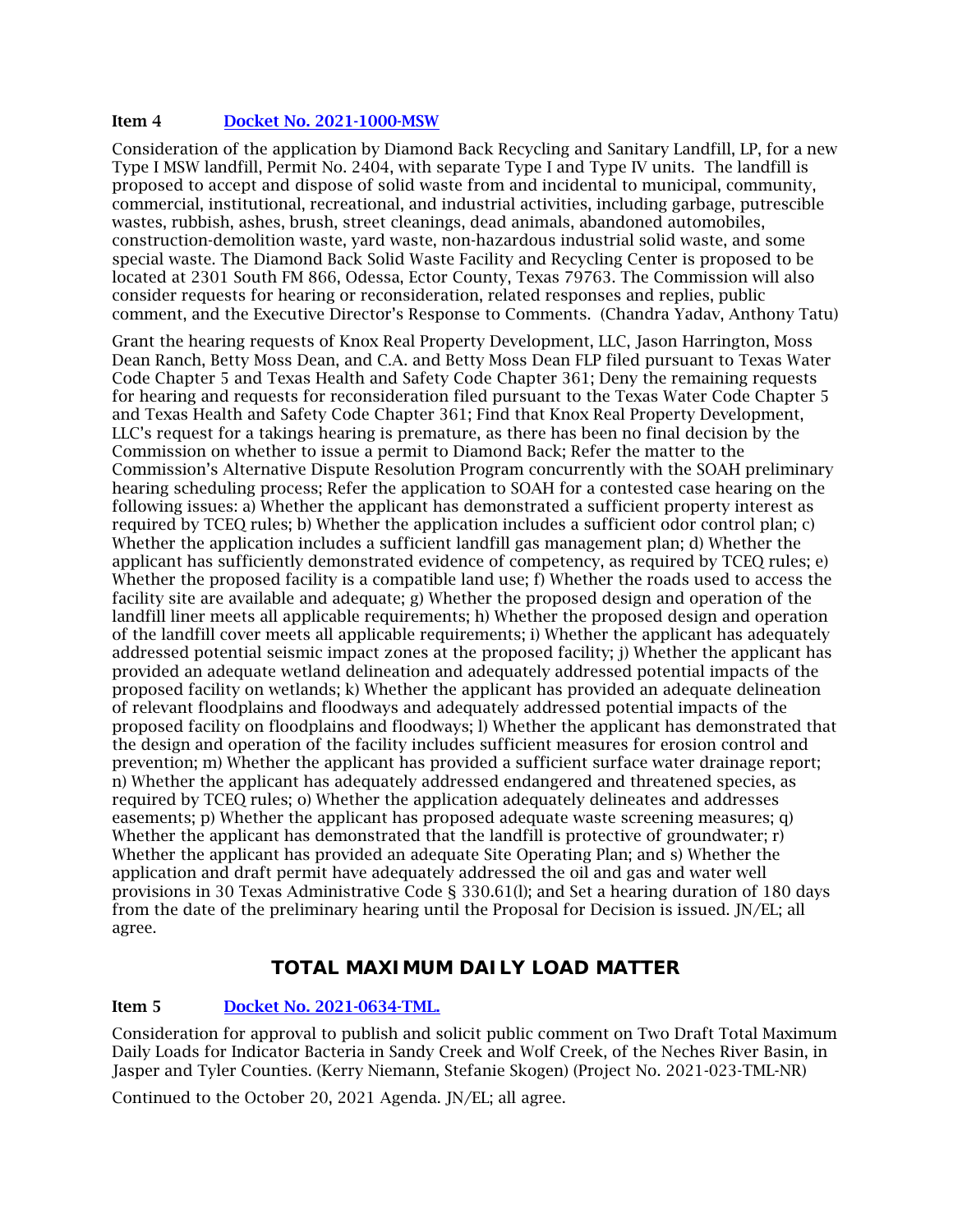# **AIR QUALITY ENFORCEMENT AGREED ORDER**

### Item 6 [Docket No. 2020-1064-AIR-E.](http://www.tceq.texas.gov/assets/public/comm_exec/agendas/comm/backup/Agendas/2021/10-06-2021/1064AIR.pdf)

Consideration of an Agreed Order assessing administrative penalties and requiring certain actions of Enterprise Products Operating LLC in Wharton County; RN104198643; for air quality violations pursuant to Tex. Health & Safety Code ch. 382, Tex. Water Code ch. 7, and the rules of the Texas Commission on Environmental Quality, including specifically 30 Tex. Admin. Code ch. 60. (Yuliya Dunaway, Michael Parrish)

Continued to the October 20, 2021 Agenda. JN/EL; all agree.

# **AIR QUALITY ENFORCEMENT DEFAULT ORDER**

### Item 7 [Docket No. 2019-0695-AIR-E.](http://www.tceq.texas.gov/assets/public/comm_exec/agendas/comm/backup/Agendas/2021/10-06-2021/0695AIR.pdf)

Consideration of a Default Order assessing administrative penalties against and requiring certain actions of A & W Industries, Inc. in Tarrant County; RN100739952; for air quality violations pursuant to Tex. Water Code ch. 7, Tex. Health & Safety Code ch. 382, and the rules of the Texas Commission on Environmental Quality, including specifically 30 Tex. Admin. Code ch. 60. (Benjamin Warms, Elisa Guerra)

Continued to the October 20, 2021 Agenda. JN/EL; all agree.

# **INDUSTRIAL HAZARDOUS WASTE ENFORCEMENT AGREED ORDER**

### Item 8 [Docket No. 2020-0684-IHW-E.](http://www.tceq.texas.gov/assets/public/comm_exec/agendas/comm/backup/Agendas/2021/10-06-2021/0684IHW.pdf)

Consideration of an Agreed Order assessing administrative penalties and requiring certain actions of KEP-RMA, LLC in Tarrant County; RN100653138; for industrial and hazardous waste violations pursuant to Tex. Health & Safety Code ch. 361, Tex. Water Code ch. 7, and the rules of the Texas Commission on Environmental Quality, including specifically 30 Tex. Admin. Code ch. 60. (Ken Moller, Michael Parrish)

Continued to the October 20, 2021 Agenda. JN/EL; all agree.

# **INDUSTRIAL WASTE DISCHARGE ENFORCEMENT AGREED ORDER**

### Item 9 [Docket No. 2020-1476-IWD-E.](http://www.tceq.texas.gov/assets/public/comm_exec/agendas/comm/backup/Agendas/2021/10-06-2021/1476IWD.pdf)

Consideration of an Agreed Order assessing administrative penalties against Covia Holdings Corporation in Cherokee County; RN100219120; for water quality violations pursuant to Tex. Water Code chs. 7 and 26 and the rules of the Texas Commission on Environmental Quality, including specifically 30 Tex. Admin. Code ch. 60. (Stephanie Frederick, Michael Parrish)

Remanded to the Executive Director by the Office of General Counsel on October 5, 2021.

### **MULTI-MEDIA MATTER ENFORCEMENT AGREED ORDERS**

#### Item 10 [Docket No. 2019-0372-MLM-E.](http://www.tceq.texas.gov/assets/public/comm_exec/agendas/comm/backup/Agendas/2021/10-06-2021/0372MLM.pdf)

Consideration of an Agreed Order assessing administrative penalties and requiring certain actions of the City of La Feria in Cameron County; RN101612646; for water quality and municipal solid waste violations pursuant to Tex. Water Code chs. 7 and 26 and the rules of the Texas Commission on Environmental Quality, including specifically 30 Tex. Admin. Code ch. 60. (Katelyn Tubbs, Michael Parrish)

Continued to the October 20, 2021 Agenda. JN/EL; all agree.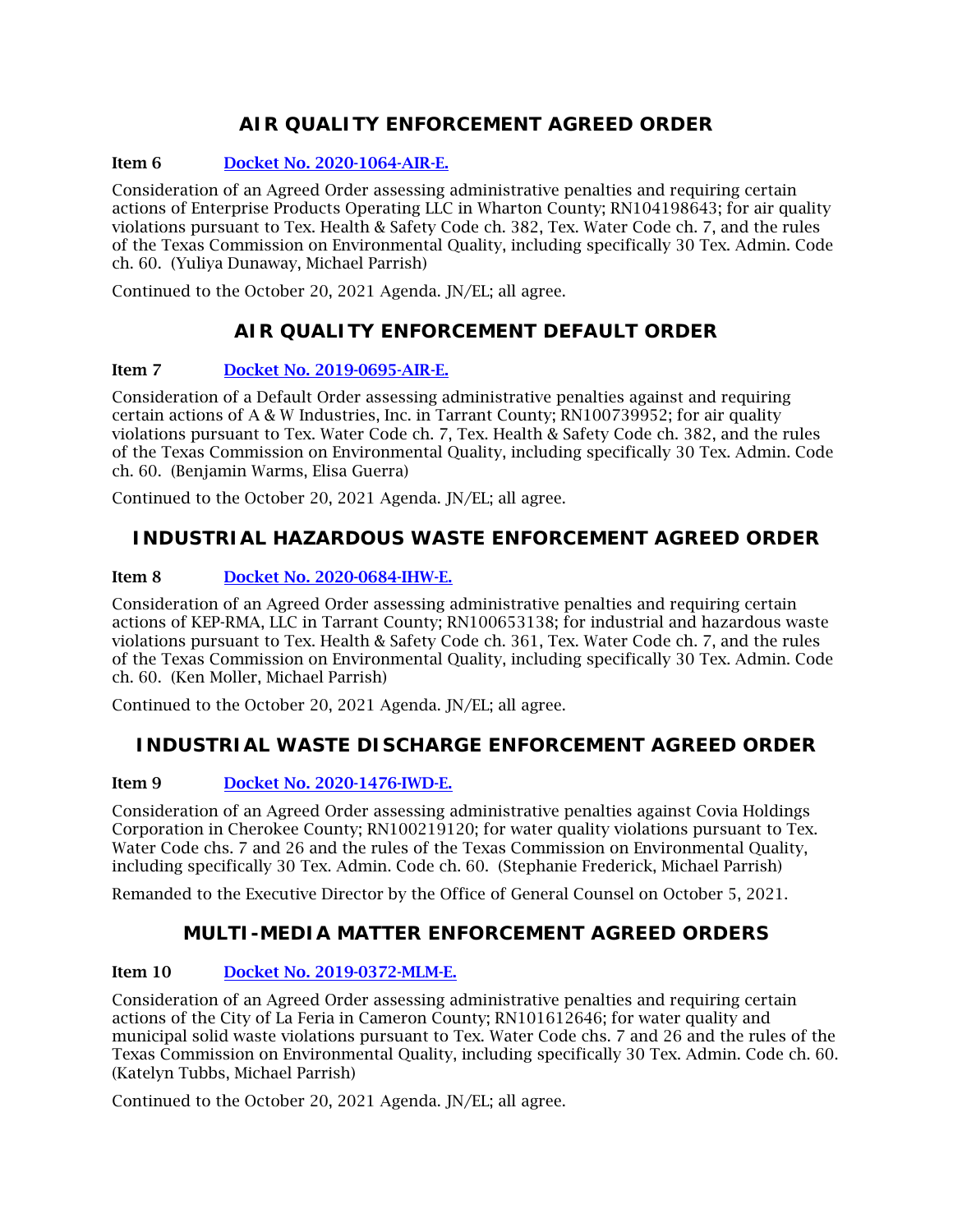### Item 11 [Docket No. 2019-0338-MLM-E.](http://www.tceq.texas.gov/assets/public/comm_exec/agendas/comm/backup/Agendas/2021/10-06-2021/0338MLM.pdf)

Consideration of an Agreed Order assessing administrative penalties and requiring certain actions of the City of Mart in McLennan County; RN102079274; for water quality violations pursuant to Tex. Water Code chs. 7 and 26 and the rules of the Texas Commission on Environmental Quality, including specifically 30 Tex. Admin. Code ch. 60. (Steven Van Landingham, Michael Parrish)

Continued to the October 20, 2021 Agenda. JN/EL; all agree.

#### Item 12 [Docket No. 2020-0514-MLM-E.](http://www.tceq.texas.gov/assets/public/comm_exec/agendas/comm/backup/Agendas/2021/10-06-2021/0514MLM.pdf)

Consideration of an Agreed Order assessing administrative penalties and requiring certain actions of SJWTX, Inc. dba Canyon Lake Water Service Company in Comal County; RN107867194; for water quality violations pursuant to Tex. Water Code chs. 7 and 26 and the rules of the Texas Commission on Environmental Quality, including specifically 30 Tex. Admin. Code ch. 60. (Caleb Olson, Michael Parrish)

Continued to the October 20, 2021 Agenda. JN/EL; all agree.

## **MUNICIPAL WASTE DISCHARGE ENFORCEMENT AGREED ORDERS**

#### Item 13 [Docket No. 2020-0853-MWD-E.](http://www.tceq.texas.gov/assets/public/comm_exec/agendas/comm/backup/Agendas/2021/10-06-2021/0853MWD.pdf)

Consideration of an Agreed Order assessing administrative penalties and requiring certain actions of Bastrop Independent School District in Bastrop County; RN102336393; for water quality violations pursuant to Tex. Water Code chs. 7 and 26 and the rules of the Texas Commission on Environmental Quality, including specifically 30 Tex. Admin. Code ch. 60. (Alejandro Laje, Michael Parrish)

Continued to the October 20, 2021 Agenda. JN/EL; all agree.

#### Item 14 [Docket No. 2020-0475-MWD-E.](http://www.tceq.texas.gov/assets/public/comm_exec/agendas/comm/backup/Agendas/2021/10-06-2021/0475MWD.pdf)

Consideration of an Agreed Order assessing administrative penalties and requiring certain actions of the City of Elkhart in Anderson County; RN102844610; for water quality violations pursuant to Tex. Water Code chs. 7 and 26 and the rules of the Texas Commission on Environmental Quality, including specifically 30 Tex. Admin. Code ch. 60. (Aaron Vincent, Michael Parrish)

Continued to the October 20, 2021 Agenda. JN/EL; all agree.

#### Item 15 [Docket No. 2019-1544-MWD-E.](http://www.tceq.texas.gov/assets/public/comm_exec/agendas/comm/backup/Agendas/2021/10-06-2021/1544MWD.pdf)

Consideration of an Agreed Order assessing administrative penalties and requiring certain actions of Douglas Utility Company in Harris County; RN101608586; for water quality violations pursuant to Tex. Water Code chs. 7 and 26 and the rules of the Texas Commission on Environmental Quality, including specifically 30 Tex. Admin. Code ch. 60. (Katelyn Tubbs, Michael Parrish)

Continued to the October 20, 2021 Agenda. JN/EL; all agree.

#### Item 16 [Docket No. 2019-0774-MWD-E.](http://www.tceq.texas.gov/assets/public/comm_exec/agendas/comm/backup/Agendas/2021/10-06-2021/0774MWD.pdf)

Consideration of an Agreed Order assessing administrative penalties and requiring certain actions of Pettus Municipal Utility District in Bee County; RN102079100; for water quality violations pursuant to Tex. Water Code chs. 7 and 26 and the rules of the Texas Commission on Environmental Quality, including specifically 30 Tex. Admin. Code ch. 60. (Steven Van Landingham, Michael Parrish)

Continued to the October 20, 2021 Agenda. JN/EL; all agree.

Item 17 [Docket No. 2019-1494-MWD-E.](http://www.tceq.texas.gov/assets/public/comm_exec/agendas/comm/backup/Agendas/2021/10-06-2021/1494MWD.pdf)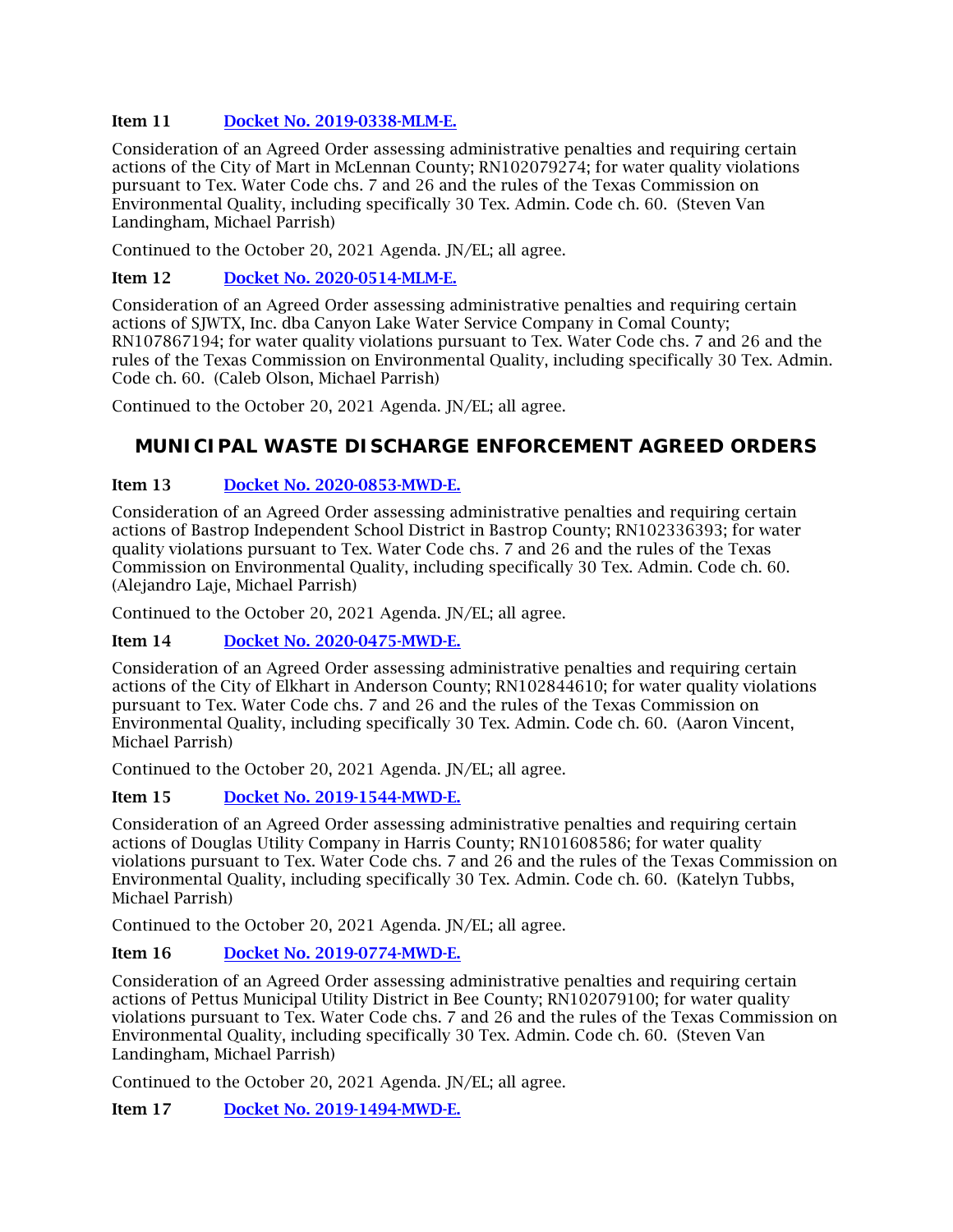Consideration of an Agreed Order assessing administrative penalties and requiring certain actions of Riviera Water Control and Improvement District in Kleberg County; RN105377535; for water quality violations pursuant to Tex. Water Code chs. 7 and 26 and the rules of the Texas Commission on Environmental Quality, including specifically 30 Tex. Admin. Code ch. 60. (Steven Van Landingham, Michael Parrish)

Continued to the October 20, 2021 Agenda. JN/EL; all agree.

# **PETROLEUM STORAGE TANK ENFORCEMENT AGREED ORDERS**

### Item 18 [Docket No. 2020-0915-PST-E.](http://www.tceq.texas.gov/assets/public/comm_exec/agendas/comm/backup/Agendas/2021/10-06-2021/0915PST.pdf)

Consideration of an Agreed Order assessing administrative penalties against NAAZ Trading Inc. dba Shell Coldspring in San Jacinto County; RN102028016; for petroleum storage tank violations pursuant to Tex. Water Code chs. 7 and 26 and the rules of the Texas Commission on Environmental Quality, including specifically 30 Tex. Admin. Code ch. 60. (Tyler Richardson, Michael Parrish)

Continued to the October 20, 2021 Agenda. JN/EL; all agree.

### Item 19 [Docket No. 2020-1479-PST-E.](http://www.tceq.texas.gov/assets/public/comm_exec/agendas/comm/backup/Agendas/2021/10-06-2021/1479PST.pdf)

Consideration of an Agreed Order assessing administrative penalties and requiring certain actions of Parking Spot Irving, LLC in Dallas County; RN101056034; for petroleum storage tank violations pursuant to Tex. Water Code chs. 7 and 26 and the rules of the Texas Commission on Environmental Quality, including specifically 30 Tex. Admin. Code ch. 60. (Stephanie McCurley, Michael Parrish)

Continued to the October 20, 2021 Agenda. JN/EL; all agree.

Item 20 [Docket No. 2020-1250-PST-E.](http://www.tceq.texas.gov/assets/public/comm_exec/agendas/comm/backup/Agendas/2021/10-06-2021/1250PST.pdf)

Consideration of an Agreed Order assessing administrative penalties and requiring certain actions of SECURITY AIRPARK, INCORPORATED in Bexar County; RN102452232; for petroleum storage tank violations pursuant to Tex. Water Code chs. 7 and 26 and the rules of the Texas Commission on Environmental Quality, including specifically 30 Tex. Admin. Code ch. 60. (Karolyn Kent, Michael Parrish)

Continued to the October 20, 2021 Agenda. JN/EL; all agree.

# **PETROLEUM STORAGE TANK ENFORCEMENT DEFAULT ORDER**

### Item 21 [Docket No. 2020-0709-PST-E.](http://www.tceq.texas.gov/assets/public/comm_exec/agendas/comm/backup/Agendas/2021/10-06-2021/0709PST.pdf)

Consideration of a Default Order assessing administrative penalties against and requiring certain actions of BENTON RAINEY, INC. in Lamar County; RN102043692; for petroleum storage tank violations pursuant to Tex. Water Code chs. 7 and 26 and the rules of the Texas Commission on Environmental Quality, including specifically 30 Tex. Admin. Code ch. 60. (Roslyn Dubberstein, Elisa Guerra)

Continued to the October 20, 2021 Agenda. JN/EL; all agree.

# **PUBLIC WATER SYSTEM ENFORCEMENT AGREED ORDERS**

### Item 22 [Docket No. 2020-1480-PWS-E.](http://www.tceq.texas.gov/assets/public/comm_exec/agendas/comm/backup/Agendas/2021/10-06-2021/1480PWS.pdf)

Consideration of an Agreed Order assessing administrative penalties and requiring certain actions of the City of Munday in Knox County; RN101268829; for public drinking water violations pursuant to Tex. Health & Safety Code ch. 341 and the rules of the Texas Commission on Environmental Quality. (Aaron Vincent, Michael Parrish)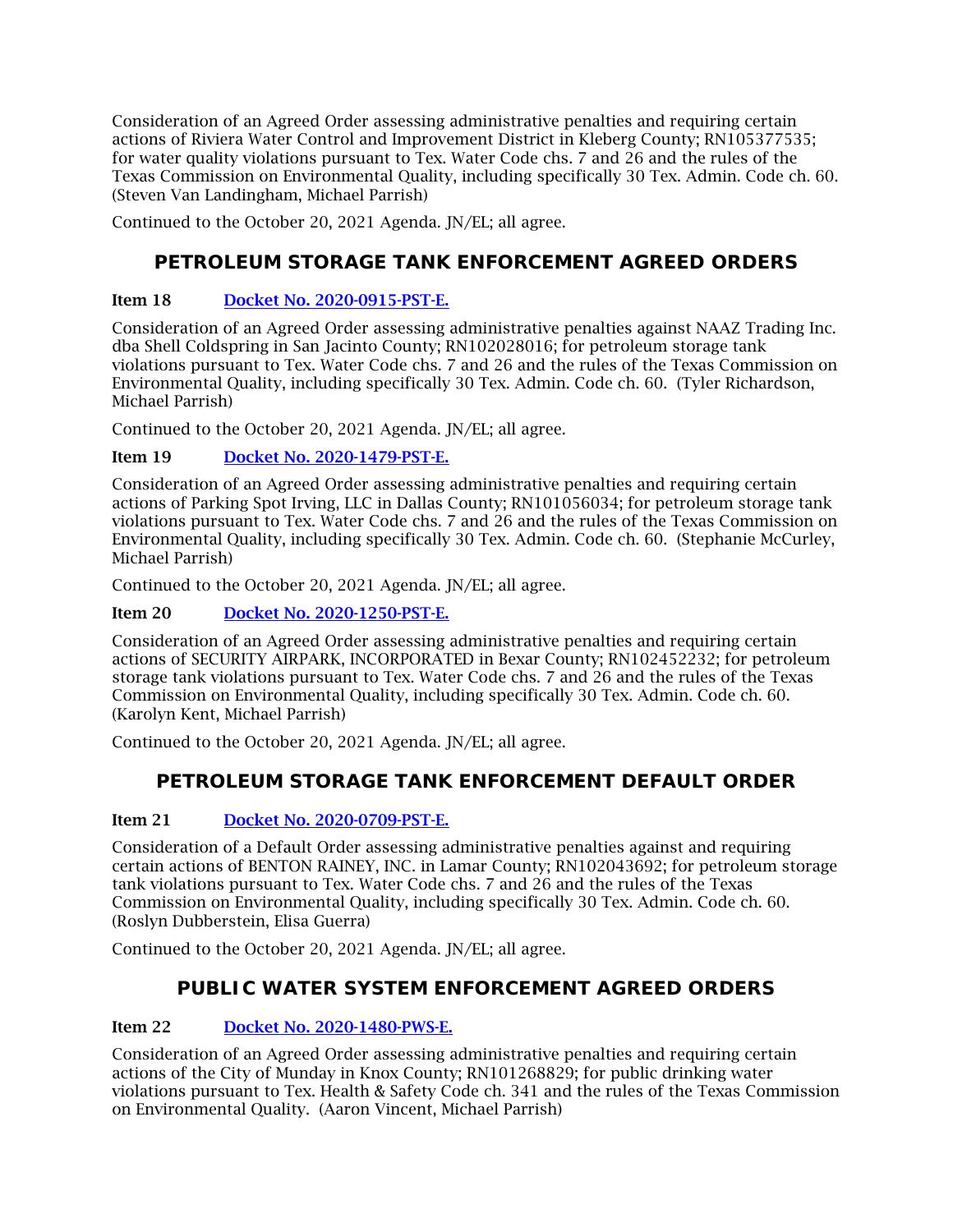Continued to the October 20, 2021 Agenda. JN/EL; all agree.

### Item 23 [Docket No. 2020-0936-PWS-E.](http://www.tceq.texas.gov/assets/public/comm_exec/agendas/comm/backup/Agendas/2021/10-06-2021/0936PWS.pdf)

Consideration of an Agreed Order assessing administrative penalties and requiring certain actions of the City of Wills Point in Van Zandt County; RN101388973; for public drinking water violations pursuant to Tex. Health & Safety Code ch. 341 and the rules of the Texas Commission on Environmental Quality. (Samantha Duncan, Michael Parrish)

Continued to the October 20, 2021 Agenda. JN/EL; all agree.

### Item 24 [Docket No. 2020-0739-PWS-E.](http://www.tceq.texas.gov/assets/public/comm_exec/agendas/comm/backup/Agendas/2021/10-06-2021/0739PWS.pdf)

Consideration of an Agreed Order assessing administrative penalties and requiring certain actions of Mark Kenneth Stewart dba Green Hills Subdivision in Cass County; RN101194447; for public drinking water violations pursuant to Tex. Health & Safety Code ch. 341, Tex. Water Code ch. 5, and the rules of the Texas Commission on Environmental Quality. (Julianne Matthews, Michael Parrish)

Continued to the October 20, 2021 Agenda. JN/EL; all agree.

### Item 25 [Docket No. 2020-1468-PWS-E.](http://www.tceq.texas.gov/assets/public/comm_exec/agendas/comm/backup/Agendas/2021/10-06-2021/1468PWS.pdf)

Consideration of an Agreed Order assessing administrative penalties and requiring certain actions of RIVER BEND WATER SERVICES, INC. in Matagorda County; RN102681467; for public drinking water violations pursuant to Tex. Health & Safety Code ch. 341 and the rules of the Texas Commission on Environmental Quality. (Miles Wehner, Michael Parrish)

Continued to the October 20, 2021 Agenda. JN/EL; all agree.

# **WATER QUALITY ENFORCEMENT AGREED ORDER**

### Item 26 [Docket No. 2020-1464-WQ-E.](http://www.tceq.texas.gov/assets/public/comm_exec/agendas/comm/backup/Agendas/2021/10-06-2021/1464WQ.pdf)

Consideration of an Agreed Order assessing administrative penalties and requiring certain actions of Enterprise Precast Concrete of Texas, LLC in Navarro County; RN105384432; for water quality violations pursuant to Tex. Water Code chs. 7 and 26 and the rules of the Texas Commission on Environmental Quality, including specifically 30 Tex. Admin. Code ch. 60. (Harley Hobson, Michael Parrish)

Continued to the October 20, 2021 Agenda. JN/EL; all agree.

### **PUBLIC COMMENT SESSION**

### Item 27 Docket No. 2021-0005-PUB.

The Commission will receive comments from the public on any matters within the jurisdiction of the Texas Commission on Environmental Quality in accordance with Texas Water Code Section 5.112, except for pending permitting matters or other contested cases, which are subject to the ex parte prohibition found in Texas Government Code Section 2001.061. In the interest of time, speakers will be limited to three minutes each, with the total time for public comment limited to one hour. Please note that the Commission's discussion of subjects for which public notice has not been given are limited to statements of specific factual responses and recitation of existing policy.

Continued to the October 20, 2021 Agenda. JN/EL; all agree.

# **EXECUTIVE MEETING**

<span id="page-6-0"></span>Item 28 Docket No. 2021-0001-EXE.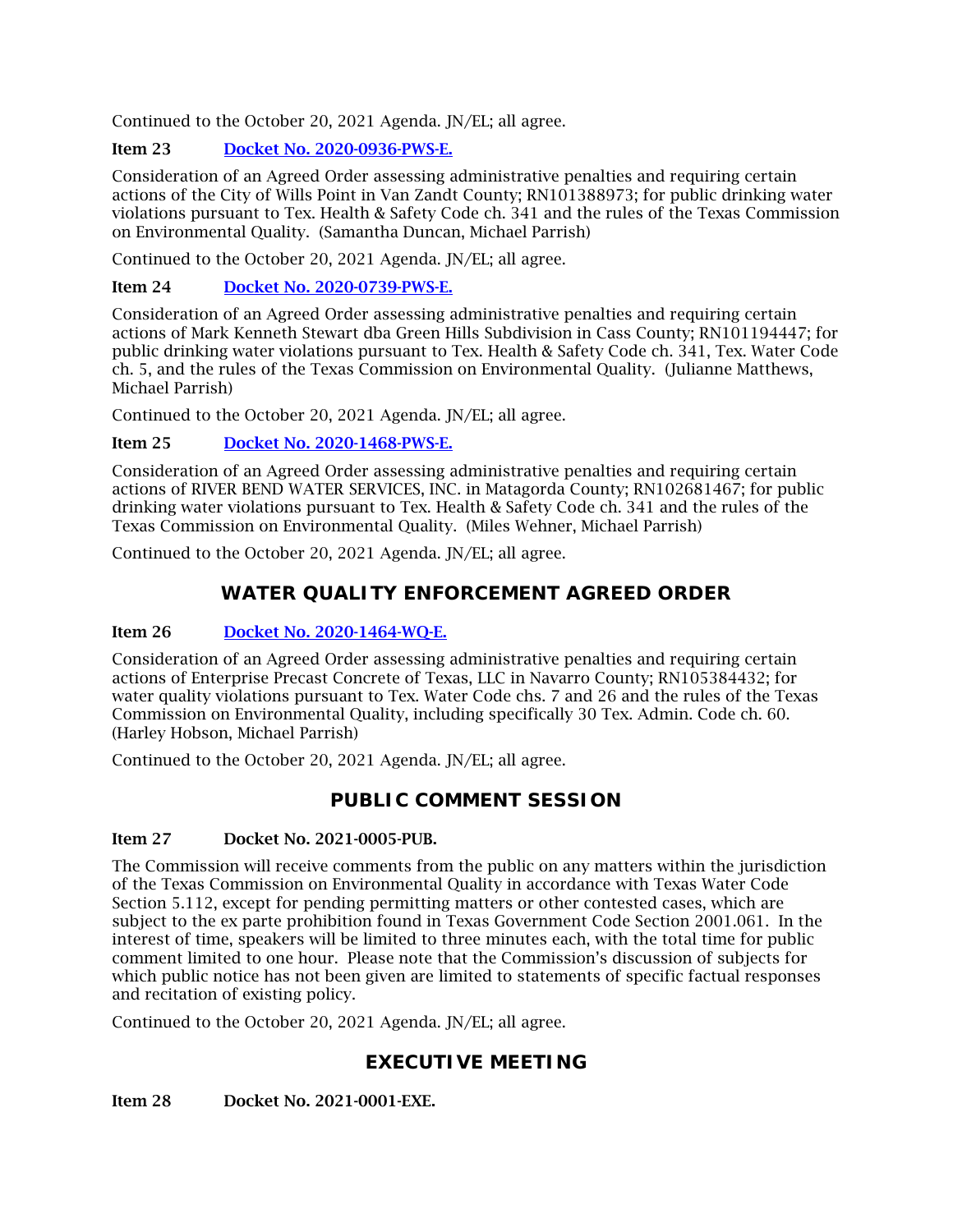The Commission will conduct a closed meeting to receive legal advice from its attorney(s) and will discuss pending or contemplated litigation, and/or settlement offers, as permitted by Section 551.071 of the Texas Open Meetings Act, Chapter 551 of the Texas Government Code. The Commission may also meet in open meeting to take action on this matter as required by Section 551.102 of the Texas Open Meetings Act, Chapter 551 of the Texas Government Code.

The Commission did not meet in Executive Session.

### Item 29 Docket No. 2021-0002-EXE.

The Commission will conduct a closed meeting to deliberate the appointment, employment, evaluation, reassignment, duties, discipline, or dismissal of the Commission's Executive Director, General Counsel, Chief Clerk, Public Interest Counsel, or Chief Auditor as permitted by Section 551.074 of the Texas Open Meetings Act, Chapter 551 of the Texas Government Code. The Commission may also meet in open meeting to take action on this matter as required by Section 551.102 of the Texas Open Meetings Act, Chapter 551 of the Texas Government Code.

The Commission did not meet in Executive Session.

### Item 30 Docket No. 2021-0003-EXE.

The Commission will conduct a closed meeting to discuss the employment, evaluation, reassignment, duties, discipline or dismissal of a specific Commission employee(s) as permitted by Section 551.074 of the Texas Open Meetings Act, Chapter 551 of the Texas Government Code. The Commission may also meet in open meeting to take action on this matter as required by Section 551.102 of the Texas Open Meetings Act, Chapter 551 of the Texas Government Code.

The Commission did not meet in Executive Session.

### Item 31 Docket No. 2021-0004-EXE.

The Commission will conduct a closed meeting to discuss their duties, roles, and responsibilities as Commissioners of the TCEQ pursuant to Section 551.074 of the Texas Open Meetings Act, Chapter 551 of the Texas Government Code. The Commission may also meet in open meeting to take action on this matter as required by Section 551.102 of the Texas Open Meetings Act, Chapter 551 of the Texas Government Code.

The Commission did not meet in Executive Session.

# **GENERAL INFORMATION/LA INFORMACIÓN GENERAL**

### **How to watch or listen to the meeting**

Members of the public may listen to the meeting telephonically by calling, toll-free, (213) 929- 4232 and entering Access Code 482-680-223. The public may also view live TCEQ meetings on the TCEQ YouTube Channel at no cost at:

[https://www.tceq.texas.gov/agency/decisions/agendas/webcasts.html.](https://www.tceq.texas.gov/agency/decisions/agendas/webcasts.html)

### **Cómo ver o escuchar la reunion**

Los miembros del público pueden escuchar la reunión por teléfono llamando sin cargo al (213) 929-4232 e ingresando el código de acceso 482-680-223. El público también puede ver las reuniones de la TCEQ en vivo en el canal de YouTube de la TCEQ sin costo en: [https://www.tceq.texas.gov/agency/decisions/agendas/webcasts.html.](https://www.tceq.texas.gov/agency/decisions/agendas/webcasts.html)

### **How to register and to address the Commission at the meeting**

Members of the public who would like to address the Commission on an item for which the Commission is accepting comment, must register as indicated below and access the meeting via webcast by navigating to:<https://www.gotomeeting.com/webinar/join-webinar> and entering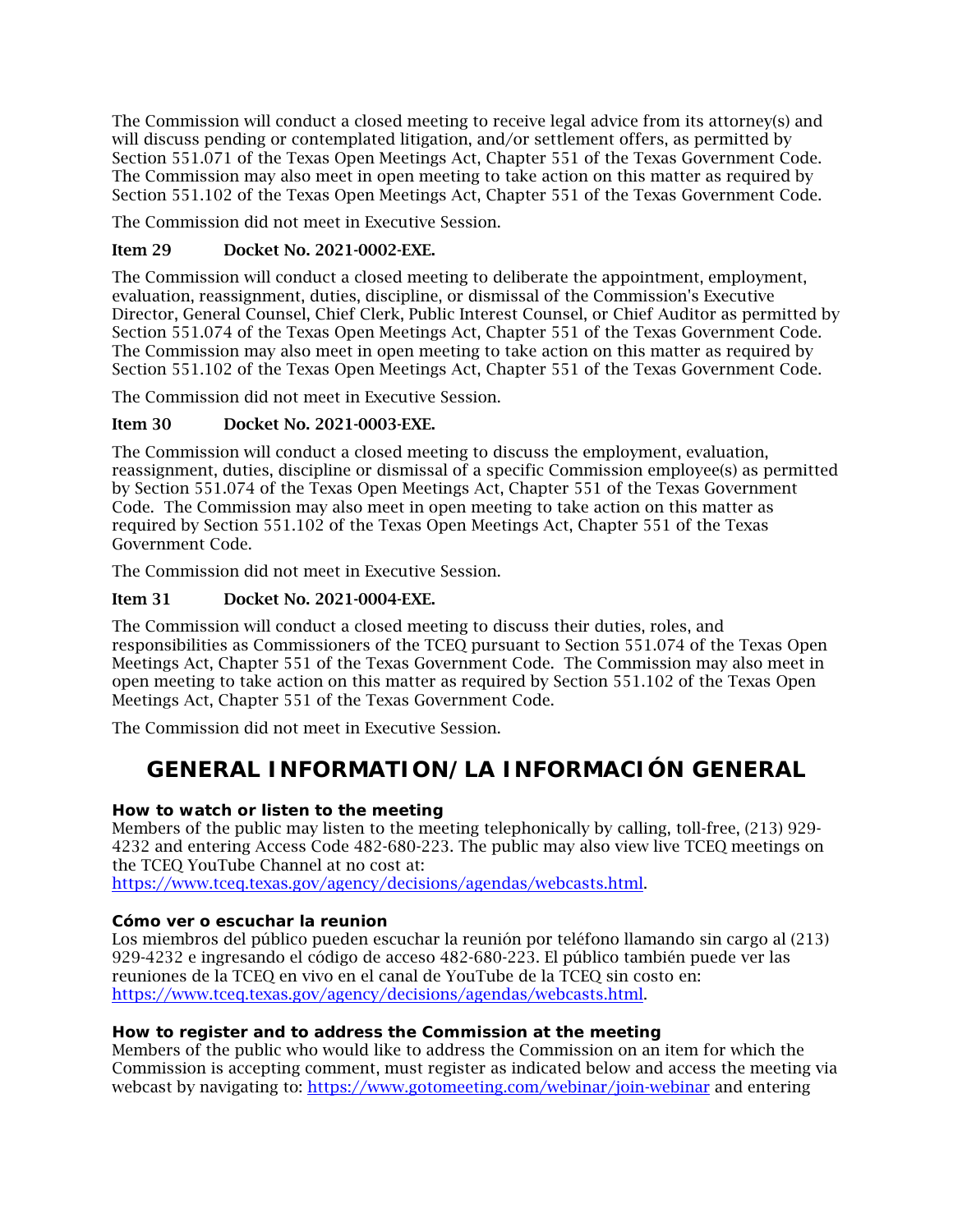Webinar ID 953-961-995. Those without internet access may call (512) 239-3313 before the meeting begins for assistance in accessing the meeting telephonically.

To register, you may provide information via the Public Participation Form at: [https://www.tceq.texas.gov/assets/public/comm\\_exec/agendas/comm/AgendaRegistrationFor](https://www.tceq.texas.gov/assets/public/comm_exec/agendas/comm/AgendaRegistrationForm.docx) [m.docx.](https://www.tceq.texas.gov/assets/public/comm_exec/agendas/comm/AgendaRegistrationForm.docx) If you have challenges with the Public Participation Form, you may call (512) 239-3313 or email agenda@tceq.texas.gov and provide the following information: 1. Agenda item number; 2. Name; 3. Affiliation; 4. Address; 5. Phone number; 6. Whom you represent (self or company/client); and 7. Whether you wish to address the Commission, are available for questions from the Commission, or would like to be noted as present for the record.

Registration for Agenda will conclude at 9:30 a.m. Late registration could result in your missing the opportunity to comment on your item. Please note that the Commissioners may discuss or consider posted items in an order other than the order posted.

#### **Cómo registrarse y dirigirse a la Comisión en la reunion**

Los miembros del público que deseen dirigirse a la Comisión sobre un tema sobre el cual la Comisión está aceptando comentarios, deben registrarse como se indica a continuación y acceder a la reunión a través de un webcast navegando a:

<https://www.gotomeeting.com/webinar/join-webinar> e ingresando el ID del seminario 953-961- 995. Aquellos sin acceso a Internet pueden llamar al (512) 239-3313 antes de que comience la reunión para recibir ayuda para acceder a la reunión por teléfono.

Para registrarse, puede proporcionar información a través del Formulario de participación pública en:

[https://www.tceq.texas.gov/assets/public/comm\\_exec/agendas/comm/AgendaRegistrationFor](https://www.tceq.texas.gov/assets/public/comm_exec/agendas/comm/AgendaRegistrationForm.docx) [m.docx.](https://www.tceq.texas.gov/assets/public/comm_exec/agendas/comm/AgendaRegistrationForm.docx) Si tiene problemas con el Formulario de participación pública, puede llamar al (512) 239-3313 o enviar un correo electrónico a agenda@tceq.texas.gov y proporcionar la siguiente información: 1. Número de artículo de la agenda; 2. Nombre; 3. Afiliación; 4. Dirección; 5. Número de teléfono; 6. a quién representa (usted mismo o empresa / cliente); y 7. si desea dirigirse a la Comisión, si está disponible para las preguntas de la Comisión o si desea que se le anote como presente para que conste en acta.

El registro para la Agenda concluirá a las 9:30 a.m. El registro tardío podría resultar en que pierda la oportunidad de comentar sobre su artículo. Tenga en cuenta que los Comisionados pueden discutir o considerar los artículos publicados en un orden diferente al pedido publicado.

#### **How to ask for accommodations**

Persons with disabilities who may plan to attend the TCEQ Agenda and who may need auxiliary aids or services such as interpreters for persons who are deaf or hearing impaired, readers, large print, or braille are requested to contact the Office of the Chief Clerk at (512) 239-3300 at least five (5) work days prior to the Agenda, so that appropriate arrangements can be made.

#### **Cómo solicitar adaptaciones**

Se solicita a las personas con discapacidades que planeen asistir a la Agenda de la TCEQ y que puedan necesitar ayudas o servicios auxiliares, como intérpretes para personas sordas o con problemas de audición, lectores, letra grande o braille, que se comuniquen con la Oficina del Secretario en Jefe al (512) 239-3300 al menos cinco (5) días hábiles antes de la agenda, para que se puedan hacer los arreglos apropiados.

#### **How to ask for an interpreter**

Persons who desire the assistance of an interpreter in conjunction with their oral presentation at this TCEQ Agenda are requested to contact the Office of Chief Clerk at (512) 239-3300 at least five (5) work days prior to the Agenda so that appropriate arrangements may be made.